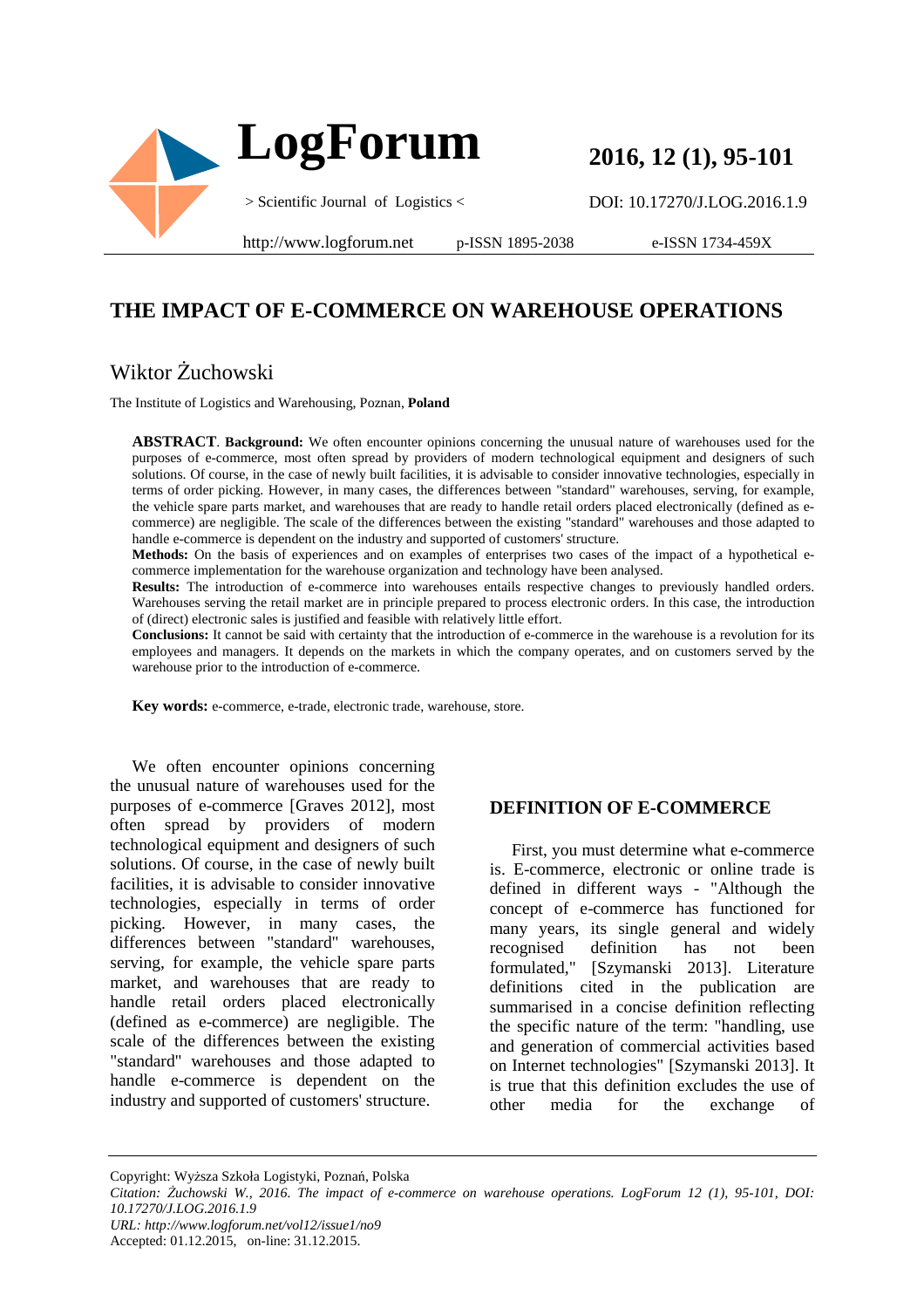correspondence - a bit outdated fax or ordering via electronic mail are no longer treated as a tool for e-commerce - however, no importance is attached to dedicated ordering tools. The World Trade Organization [2013] defines e-commerce in a more comprehensive way: the sale or purchase of goods or services, carried out via a computer network using tools specially designed to place and receive orders [WTO 2013]. Payments do not have to be made electronically. Only the communication channels are the Internet, extranet and

electronic information exchange (EDI). Thus, according to this definition, e-commerce differs from traditional mail-ordering only by the method of placing orders - mail-order catalogues, which used to be commonly used for decades, have been replaced by another medium. The global availability of the Internet, regulations favourable to buyers and dissemination of courier parcel service have determined the extremely wide availability of electronic "mail-order catalogues."



 Fig. 1. Basic warehouses and their relationships in the distribution network of commercial products/goods Rys. 1. Podstawowe magazyny i ich relacje w sieci dystrybucji wyrobów / towarów handlowych

#### **THE IMPACT OF ELECTRONIC COMMERCE ON WAREHOUSE OPERATIONS**

From the point of view of warehousing, ecommerce is not a homogeneous concept. Cooperation with existing customers in the B2B market on unchanged terms and conditions, only through the use of electronic forms of communication, in principle, does not change much. In fact, placing an order is less labour intensive, and the order arrives immediately to the supplier. This may reduce the size of orders and increase the frequency of their placement. However, it is the tendency not connected with electronic commerce that had also occurred before its emergence. It can be assumed that in principle in B2B relations, which are governed by the economic size of the order or limited by the economics of the cost of single shipment/transport, electronic media have not revolutionised warehousing.

There is no denying, however, that ecommerce is a tool (or perhaps an excuse) to take stock "higher" in the supply chain - this leads to a reduction in stock, bringing it "closer" to the end customer at the expense of stock held by the manufacturer or importer, while keeping the level of customer service (at least) unchanged. From the retailer's point of view, there are concepts assuming elimination of the warehouse, which is mistakenly interpreted as a (physically impossible) elimination of warehousing from the supply chain. Accumulation of stock in the higher levels of the supply chain can lead to their correct management and ultimately reduce the required total storage capacity throughout the supply chain.

If you try to skip one (or more) levels of distribution, the issue of e-commerce becomes more complicated, and a revolution occurs most often in B2C relations (Figure 2) - the socalled e-tailing ("electronic retailing"), as opposed to e-merchandising [Glinkowska,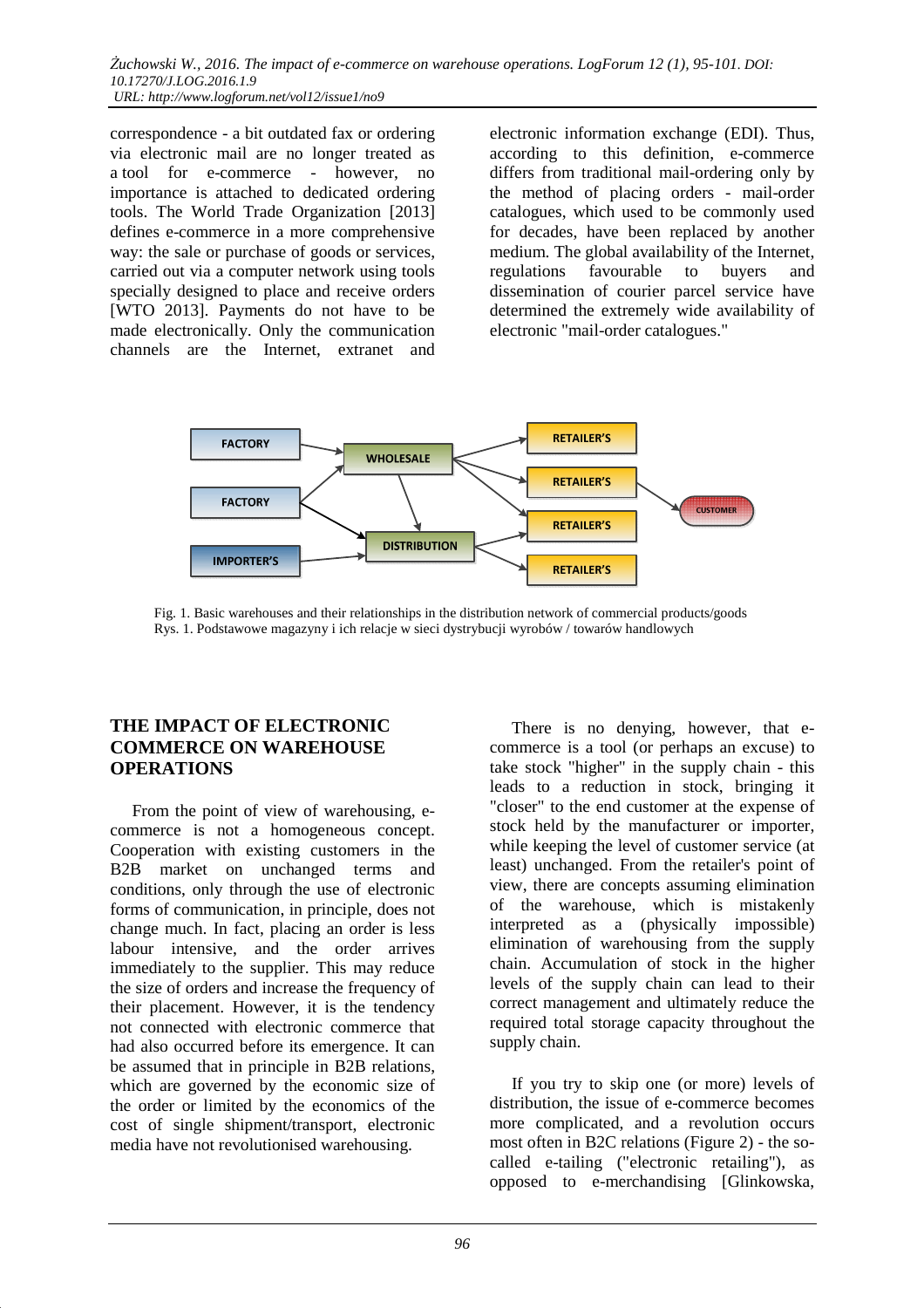2011]. Electronisation of retail trade leads to an increase in the quantity and fragmentation of orders handled by warehouses, and the need to deal with returns that the buyer is entitled to make in the case of distance sales. Returns

mean plenty of additional work for the warehouse staff. This applies particularly to the clothing industry, where the purchase of goods in the wrong size ends without consequences for the customer.



 Fig. 2. Example directions for skipping warehouses in the commercial goods/products distribution network Rys. 2. Przykładowe kierunki pominięcia magazynów w sieci dystrybucji towarów handlowych / wyrobów

Another characteristic feature of the ecommerce market is also the significant irregularity of sales - seasonality [Graves 2012], particularly at the end of the year. This is illustrated by the data made public by amazon.com and presenting the sales of one of the largest online stores - see Figure 3. Significant differences between Q3 and Q1 of the following year compared to Q4 (Christmas) are a challenge for each warehouse, even the one that correctly forecasts its goods flows. In the case of poor forecasting, both performance of infrastructure and out-of-stocks may quickly spoil the store's opinion in the electronic market and lead to a collapse in sales - in the era of the Internet not only shopping but also negative feedback is extremely quick. "In terms of e-commerce, unpredictability is a constant factor" [Graves 2012]. Even correct forecasting with such a high proportion between seasonal and out-of-season sales requires the use of dedicated solutions - it is necessary to adjust technology and organisation to sale in the peak season, as out of season there is usually job reduction and technological equipment works at partial capacity.

Another requirement of customers is full transparency [Graves 2012] - information about availability of goods in the warehouse [Fechner 2010], and upon placing an order information on its status at each stage of processing must be available to the customer. It basically does not affect the operation of the warehouse, but requires the use of management information systems, transmission of online information about ongoing orders at each stage of processing.

In the case of the clothing industry, differences between e-commerce and sales via the (once) popular mail-order catalogues, are small from the point of view of organisation of the warehouse. It can therefore be concluded that there are sectors in which well-developed mail ordering somewhat prepared warehousing technologies for e-commerce. What has probably changed are expectations concerning order processing time in the warehouse (and the whole logistic chain). But not in all industries were (are) warehouses adapted to electronic commerce.

How, then, fragmentation of orders and a significant increase in the number of minor complaints influence the warehouse? The answer is in this case a "standard" one: it depends. Seemingly e-commerce does not bring anything new to warehouse management, as the total trading volume remains at the same level (of course, not taking into account seasonality and sales growth). What is important is that customers have access to goods/products directly at the distribution level, which depends on the decision of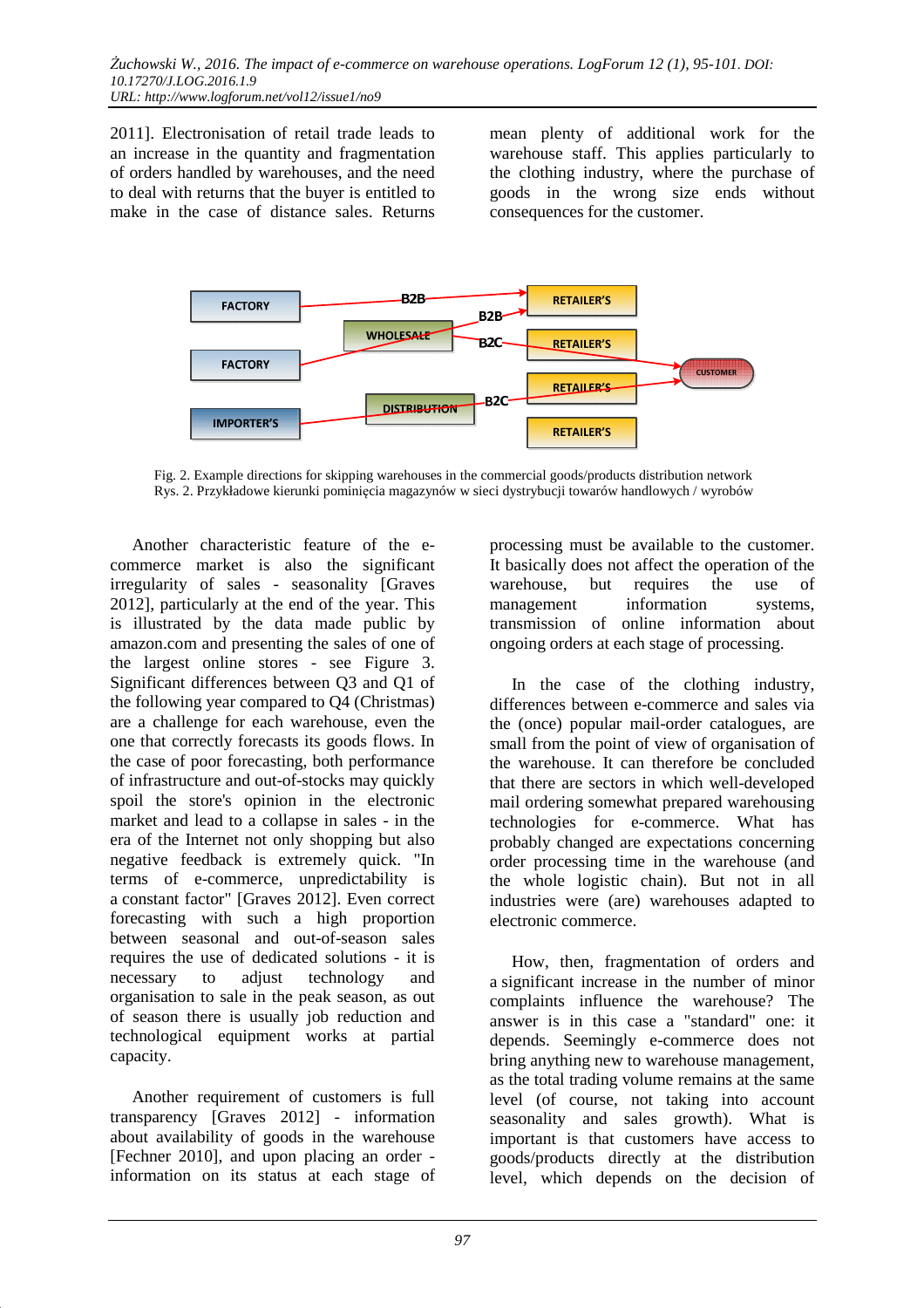the participants of the supply chain. The results of this access are: increased volumes and fragmentation of orders. Translating this into warehouse terminology, there is a need to

handle more documents with fewer lines in each of them. Also, the number of units of measure in the lines is less - the lines are "thinner".



Source: http://www.statista.com/chart/1299/amazons-revenue-and-profit-growth/

Fig. 3. Irregularity of revenues at amazon.com stores

Rys. 3. Nierównomierność przychodów sklepów amazon.com

#### **EXAMPLES OF POTENTIAL IMPLEMENTATION OF E-COMMERCE IN WAREHOUSES**

Differences compared to traditional methods of ordering are the greater, the "higher" an enterprise is located in the supply chain. In fact, the biggest change in the case of the introduction of e-commerce concern factory warehouses, and the smallest - retailers' warehouses. Hence the answer to the question of how electronic ordering will affect the warehousing operations depends (among other things) on the structure of existing customers. It is advisable to consider two extreme cases, for instance, a "mega" automotive wholesaler and a factory warehouse of a book publisher.

Characteristic features of the automotive market are significant amounts of returns and quick processing of orders. Small garages basically do not store spare parts. Cars left by customers in the morning are diagnosed, then spare / ware parts and consumables are ordered. The ordered goods are delivered to garages within several hours or they are collected by their representatives. The idea behind such a system is to complete the repair/inspection, if possible, within one day, in order to minimise unproductive vehicle stoppage. It is worth noting that due to the considerable differentiation of spare / ware parts and consumables, mechanics often make mistakes that can be verified only during the installation of parts. Hence, many automotive wholesalers offer free return of unused parts, which in turn is used by their customers - they can buy without consequences several versions of a spare part and return those that are not appropriate. Currently, the level of retail returns in the automotive parts market reaches several percent.

In the automotive parts distribution system, central and wholesale warehouses usually function as retail stores in the region in which they are located, disregarding the economic justification and efficiency of this type of solution. So the distribution network includes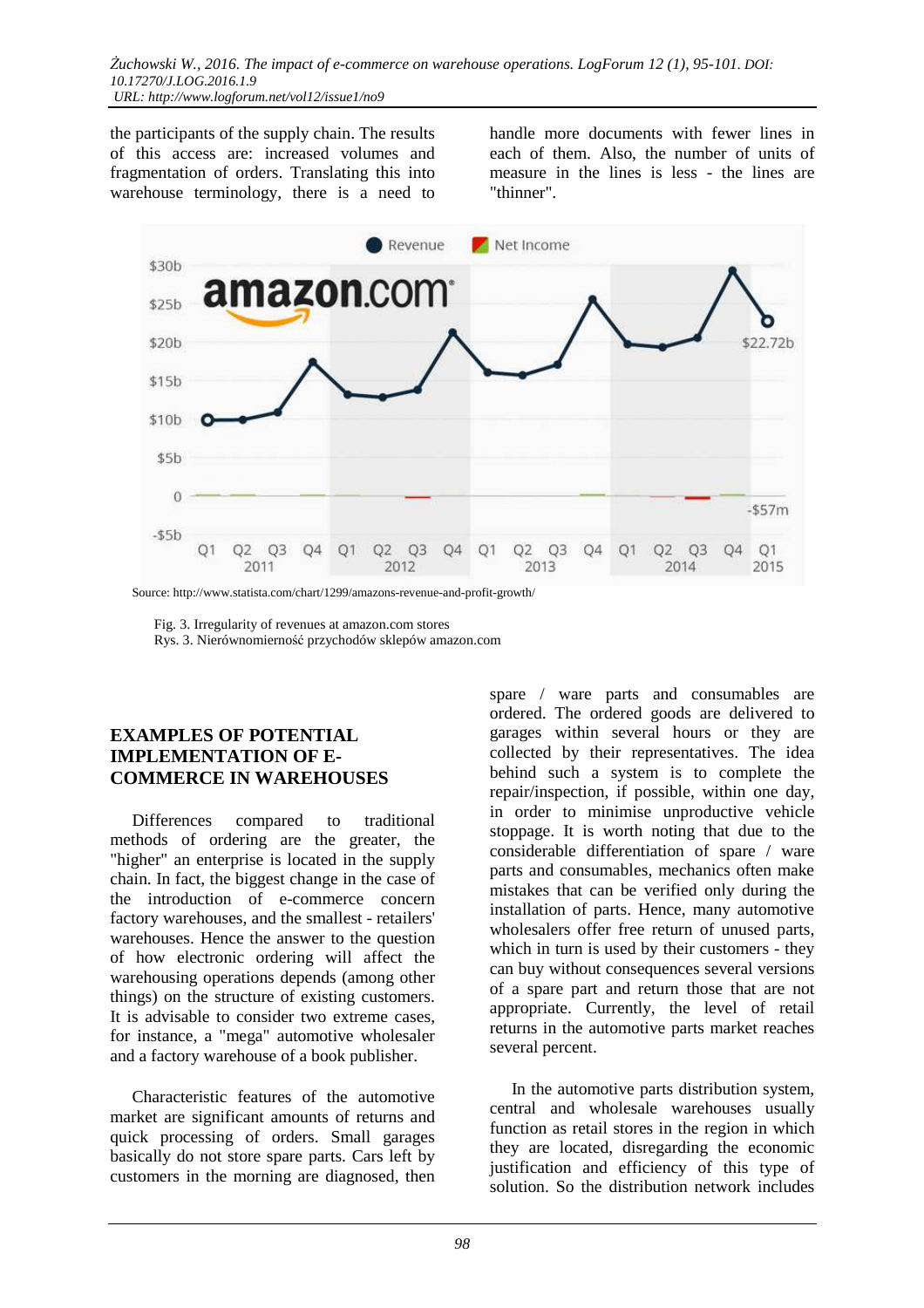warehouses, where customers are wholesalers, retailers and garages, which generate a full range of order sizes.

Storage technologies and organisation of work in such warehouses are designed to handle orders of any size - if there are framework pallet racks, they are used primarily to store stocks. The picking operation is performed mostly from shelf slots. There are often (partially) automated solutions (for example, pick-by-light, automatic transport or sorting of picked goods), supporting employees in the performance of their tasks. Warehouse processes are carried out with the use of automatic identification, based on barcodes and terminals connected online to the warehouse management system, which is fully justified by the scale and structure of orders. This is done because there are dozens or even hundreds of issue documents a day. And each document usually covers from a few cartons (wholesale customers) to one piece (small garages).

For this type of warehouse, opening an online store does not involve a revolution. In the case of an increase in electronic sales, emphasis will be placed on orders whose size and frequency corresponds to those previously placed by garages. The storage technology (especially order picking) is suitable for this purpose or can be adapted with a relatively small degree of technological or organisational changes, allowing to appropriately adjust its performance. The warehouse is prepared to handle a significant amount of returns, their larger scale is associated only with increased effort in the use of the existing technology, as in the case of order picking. Thus a central or even regional warehouse distributing spare parts in the automotive market is basically technologically prepared to handle electronic commerce. With organisational changes, like the introduction of parallel picking of several small orders or limiting one line issues control (low error rate), it is possible handle increased flow, provided that performance is not exceeded.

A somewhat similar example is the pharmaceutical distribution market, where a pharmacy receives small-size deliveries even several times a day. However, there scale of

returns is not as big as in the case of garages. Thus, in this market barriers to possible introduction of retail electronic commerce (currently limited by law regulations) are relatively easy to cross.

The second example, a book publisher, is a completely different situation. Assuming that the publisher distributed finished products through two levels of intermediaries between it and the retail customer (through wholesale warehouses and retail stores), books were sold at least in bulk packaging, and a large portion of issues included mainly uniform loading units. The storage technology is adapted to this type of operations - only pallet racks are available in the warehouse. The picking operation is performed from the lowest pallet rack level, directly from the pallet. There are several issue documents per day, and each of them usually includes several pallet units. The picking operation is performed using paper documents. Barcodes are not used. If the warehouse management system has been implemented, it is usually limited in terms of functionality.

The decision to omit intermediaries and introduce sales via electronic channels directly to retail customers is in this case associated with a revolution. Firstly, in terms of the number of orders from customers, as their number will grow by several hundred percent. Secondly, in terms of employment, as the first step without technological changes, the storage process can be executed correctly only by increasing workload. Thirdly, in terms of the storage technology, as handling a few hundred orders per day using the described technology is reckless in the long-term. Fourthly, a revolution in terms of returns, which so far have generally been non-existent in the warehouse or existed in the "wholesale scale". Of course, changes aimed at adapting the technology to customer requirements can also be made in an evolutionary manner (which is preferred), through a gradual or only partial withdrawal from the current method of distribution. A revolutionary change can considerably interfere with the operation of the warehouse.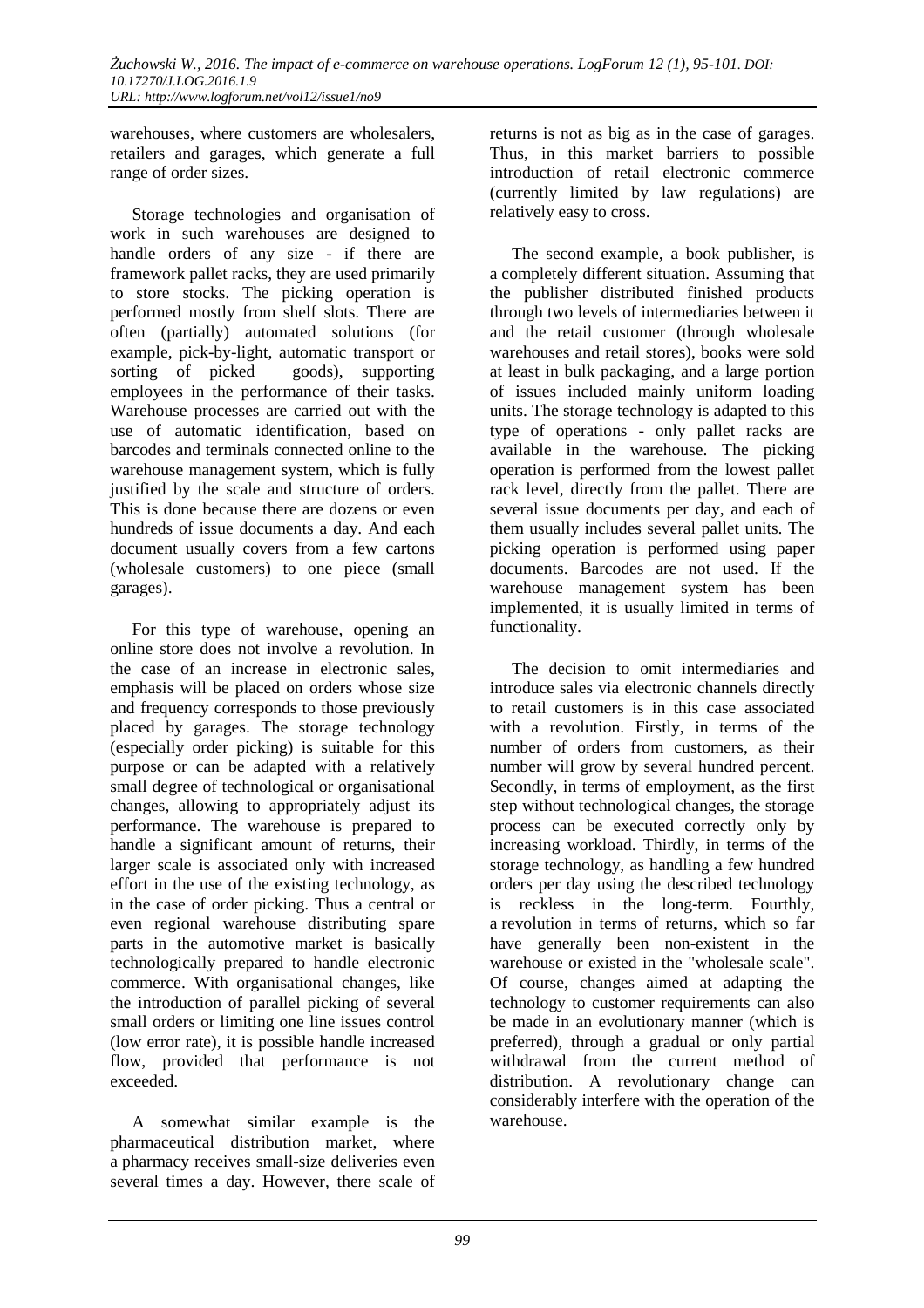### **SUMMARY**

Hence, the introduction of e-commerce into warehouses entails respective changes to previously handled orders. Warehouses serving the retail market (for example, warehouses functioning as supporting facilities for sales through mail-order catalogues, automotive wholesalers, pharmaceutical wholesalers) are in principle prepared to process electronic orders. In this case, the introduction of (direct) electronic sales is justified and feasible with relatively little effort.

Another thing is justification for the use of electronic commerce addressed to end retail customers by manufacturers or importers – a factory warehouse is usually not adapted to process orders (and returns) from retailers, and in this case the introduction of direct retail sales will require substantial outlays (and in the first stage - much effort). One of the requirements for an online store is a wide range of product items [Graves 2012], which the manufacturer/importer - in addition to its own finished products or commercial goods cannot deliver. Hence the application of B2C solutions in the case of manufacturers or importers is also limited. A computer user usually requires access to more than one product to minimise the cost of delivery.

Therefore, you cannot say with certainty that the introduction of e-commerce in the warehouse is a revolution for its employees and managers. It depends on the markets in which the company operates, and on customers served by the warehouse prior to the introduction of e-commerce.

### **REFERENCES**

- Glinkowska B., 2011. Tendencje Rozwojowe E-Biznesu {Trends in E-bisness}, Zeszyty Naukowe Uniwersytetu Szczecińskiego, 651, Ekonomiczne Problemy Usług 68.
- Fechner I., 2010. Role of logistics centres in national logistics system, LogForum 2010, 2, 9-18.
- Graves J. B., 2012, Maximizing Productivity in E-commerce 3PLs, Inbound Logistics, 3PL Americas.
- Szymański G., 2013. Innowacje marketingowe w sektorze e-commerce, Wydawnictwo Politechniki Łódzkiej, Łodź,
- World Trade Organization, e-commerce in developing countries, 2013, źródło https://www.wto.org/english/res\_e/booksp\_ e/ecom\_brochure\_e.pdf, dostęp 22 maja 2015 roku.

# **WPŁYW E-COMMERCE NA FUNKCJONOWANIE MAGAZYNU**

**STRESZCZENIE**. **Wstęp:** Często spotykane są opinie, dotyczące nietypowości magazynów przeznaczonych do obsługi handlu elektronicznego, najczęściej rozpowszechniane przez dostawców nowoczesnego wyposażenia technologicznego czy projektantów takich rozwiązań. Oczywiście w przypadku nowopowstających obiektów wskazane jest rozważenie innowacyjnych technologii, zwłaszcza w zakresie kompletacji. Jednak w wielu przypadkach różnice pomiędzy "standardowymi" magazynami, obsługującymi przykładowo rynek samochodowych części zamiennych, a magazynami, które są przygotowane do obsługi detalicznych zamówień składanych elektronicznie są pomijalne. Skala różnic pomiędzy istniejącymi "standardowymi" magazynami a magazynami przystosowanymi do obsługi e-commerce jest zależna od branży i obsługiwanego przekroju klientów.

**Metody:** Na podstawie doświadczeń oraz przykładowych przedsiębiorstw przeanalizowane zostały dwa przypadki wpływu hipotetycznego wdrożenia e-commerce na organizację i technologię magazynową.

**Wyniki:** Wprowadzenie e-commerce do magazynu będzie skutkowało zmianami odpowiednimi do poprzednio obsługiwanych zleceń. Uogólniając magazyny obsługujące rynek detaliczny są w zasadzie przygotowane do obsługi zamówień elektronicznych przeciwieństwie do magazynów przyprodukcyjnych. Wprowadzenie w tym przypadku bezpośredniej sprzedaży detalicznej będzie wiązało się ze znacznym nakładem środków.

**Wnioski:** Nie można jednoznacznie określić, że wprowadzenie e-commerce w magazynie to rewolucja dla jego pracowników i kierownictwa. Jest to zależne od rynków, na których operuje przedsiębiorstwo, oraz od klientów, których przed wprowadzeniem e-commerce magazyn obsługiwał.

**Słowa kluczowe:** e-commerce, e-handel, handel elektroniczny, magazyn